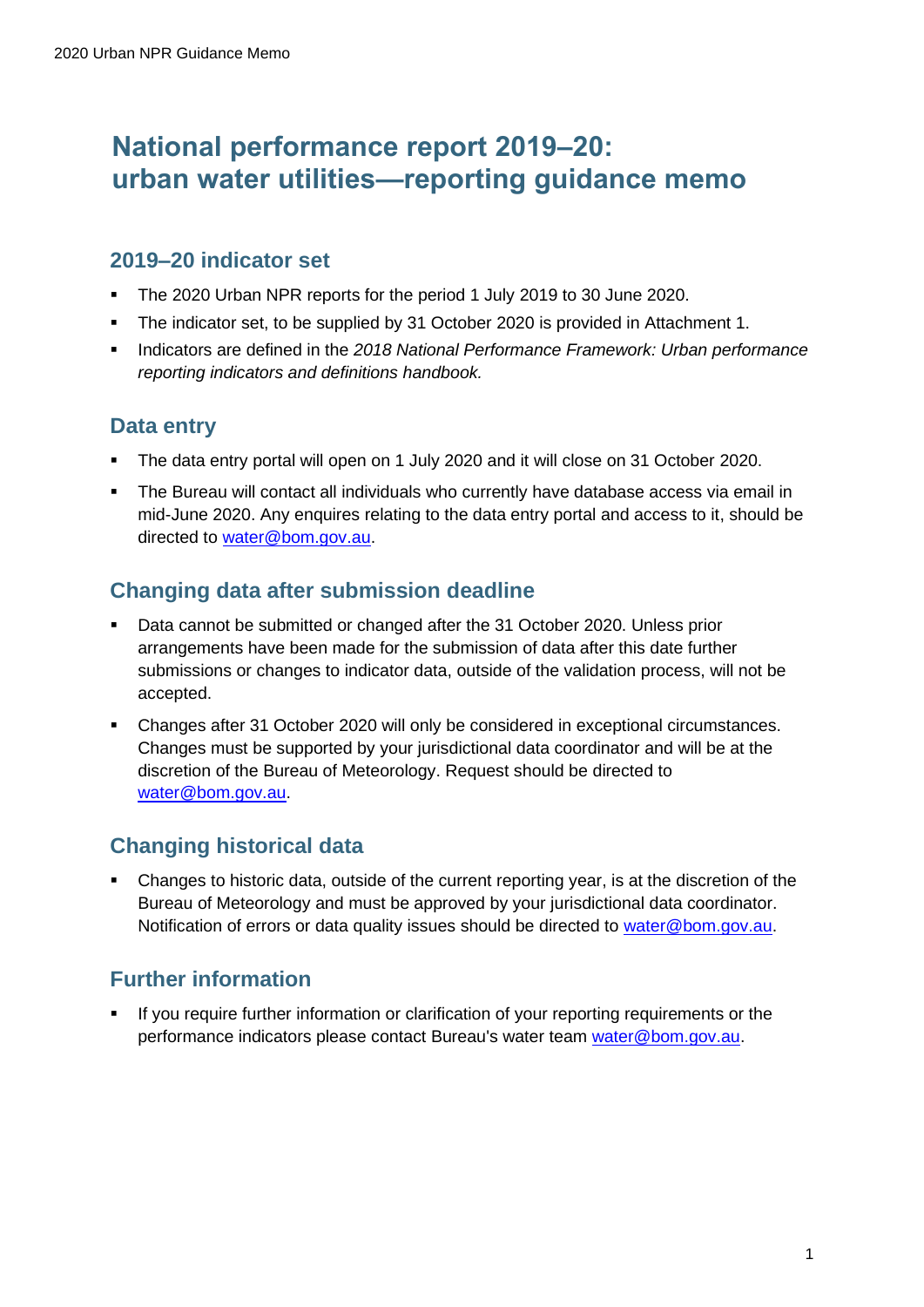# **Attachment 1—2019–20 Urban NPR Indicators**

Indicators shown as derived will be calculated from component indicators and are not reported by utilities.

| Category        | <b>Indicator</b>                                                                                                                                   | <b>Status</b> |
|-----------------|----------------------------------------------------------------------------------------------------------------------------------------------------|---------------|
|                 | W1-Volume of water sourced from surface water                                                                                                      | Report        |
|                 | W2-Volume of water sourced from groundwater                                                                                                        | Report        |
|                 | W3.1-Volume of water sourced from desalinated marine waters                                                                                        | Report        |
|                 | W5.3-Volume of water, excluding recycled water, received from other service<br>providers or operational areas within the urban water supply system | Report        |
|                 | W14.3-Volume of water, excluding recycled water, exported to other service<br>providers or operational areas within the urban water supply system  | Report        |
|                 | W11.3-Volume of potable water produced for supply into the urban water supply<br>system                                                            | Report        |
|                 | W8.3-Volume of water supplied to residential customers                                                                                             | Report        |
|                 | W9.3-Volume of water supplied to non-residential customers                                                                                         | Report        |
|                 | W31-Volume of water returned to surface water and groundwater from the urban<br>water supply system                                                | Report        |
|                 | W13-Volume of water returned as environmental flows from outside of the urban<br>water supply system                                               | Report        |
| Water resources | W10.1-Volume of non-revenue water                                                                                                                  | Report        |
|                 | W16-Volume of wastewater, excluding trade waste, collected                                                                                         | Report        |
|                 | W17-Volume of trade waste collected                                                                                                                | Report        |
|                 | W18.4-Volume of wastewater inflow to wastewater treatment plants                                                                                   | Report        |
|                 | W18.2-Volume of wastewater received from other service providers or operational<br>areas within the urban wastewater system                        | Report        |
|                 | W18.1-Volume of wastewater exported to other service providers or operational<br>areas within the urban wastewater system                          | Report        |
|                 | W18.3-Volume of wastewater taken through sewer mining                                                                                              | Report        |
|                 | W18.5-Volume of treated effluent outflow from wastewater treatment plants                                                                          | Report        |
|                 | W29-Volume of treated wastewater disposals                                                                                                         | Report        |
|                 | W30-Volume of wastewater losses and discharges                                                                                                     | Report        |
|                 | W6-Volume of recycled water received from other service providers or operational<br>areas within the urban water supply system                     | Report        |
|                 | W15-Volume of recycled water exported to other service providers or operational<br>areas within the urban water supply system                      | Report        |
|                 | W20-Volume of recycled water supplied to residential customers                                                                                     | Report        |
|                 | W21-Volume of recycled water supplied to non-residential customers                                                                                 | Report        |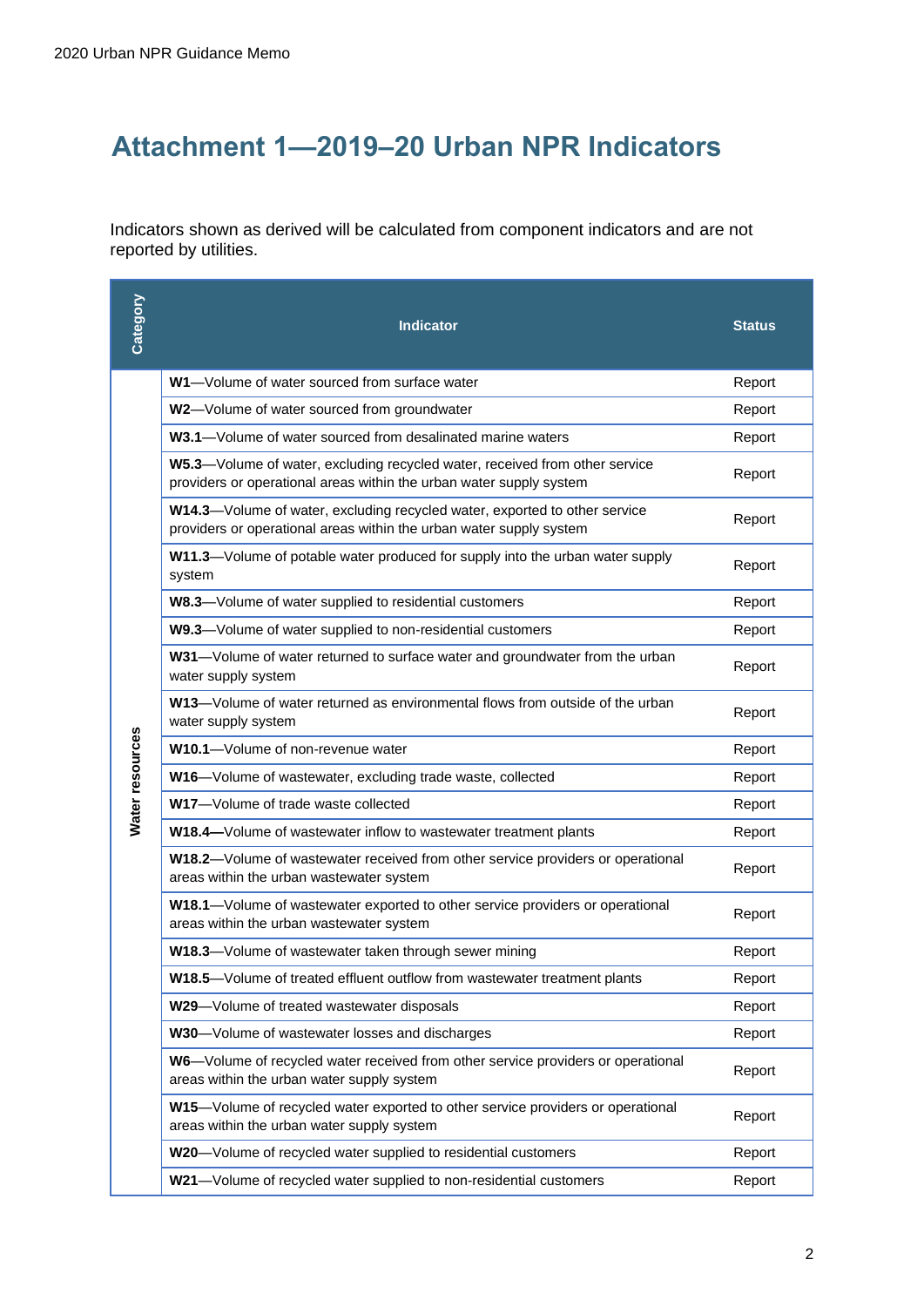| Category        | <b>Indicator</b>                                                                                                           | <b>Status</b> |
|-----------------|----------------------------------------------------------------------------------------------------------------------------|---------------|
|                 | W23-Volume of recycled water supplied as environmental flows                                                               | Report        |
|                 | W25.1-Volume of recycled water supplied to managed aquifer recharge                                                        | Report        |
|                 | W28.4-Volume of urban stormwater supplied to residential customers                                                         | Report        |
|                 | W28.5-Volume of urban stormwater supplied to non-residential customers                                                     | Report        |
|                 | W7-Total volume of water sourced                                                                                           | Derived       |
|                 | W5-Total volume of water received from other service providers or operational<br>areas within the urban water system       | Derived       |
| Water resources | W14-Total volume of water exported to other service providers or operational<br>areas within the urban water supply system | Derived       |
|                 | W8-Total volume of water supplied to residential customers                                                                 | Derived       |
|                 | W9-Total volume of water supplied to non-residential customers                                                             | Derived       |
|                 | W11-Total volume of urban water supplied                                                                                   | Derived       |
|                 | W12-Average volume of residential water supplied per property                                                              | Derived       |
|                 | W18-Total volume of wastewater collected                                                                                   | Derived       |
|                 | W19-Average volume of wastewater collected per property                                                                    | Derived       |
|                 | W26-Total volume of recycled water supplied                                                                                | Derived       |
|                 | W27- Recycled water as a percentage of total wastewater collected                                                          | Derived       |
|                 | A1-Number of water treatment plants providing full treatment                                                               | Report        |
|                 | A2-Length of water mains                                                                                                   | Report        |
|                 | A3-Number of properties served per km of water main                                                                        | Derived       |
|                 | A4-Number of wastewater treatment plants                                                                                   | Report        |
|                 | A5-Length of sewer mains and channels                                                                                      | Report        |
|                 | A6-Number of properties served per km of sewer main                                                                        | Derived       |
| Assets          | IA8-Number of water main breaks, bursts and leaks                                                                          | Report        |
|                 | A8-Number of water main breaks, bursts and leaks, per 100 km of water mains                                                | Derived       |
|                 | A9-Infrastructure leakage index                                                                                            | Report        |
|                 | A10-Real losses: service connections                                                                                       | Report        |
|                 | A11-Real losses: water mains                                                                                               | Report        |
|                 | A14-Number of sewer mains breaks and chokes per 100 km                                                                     | Report        |
|                 | A15-Number of property connection sewer breaks and chokes per 1,000<br>properties                                          | Report        |
|                 | C1-Population receiving services: water supply                                                                             | Report        |
|                 | C2-Number of connected residential properties: water supply                                                                | Report        |
|                 | C3-Number of connected non-residential properties: water supply                                                            | Report        |
| Customers       | C4-Total number of connected properties: water supply                                                                      | Derived       |
|                 | C6-Number of connected residential properties: wastewater                                                                  | Report        |
|                 | C7-Number of connected non-residential properties: wastewater                                                              | Report        |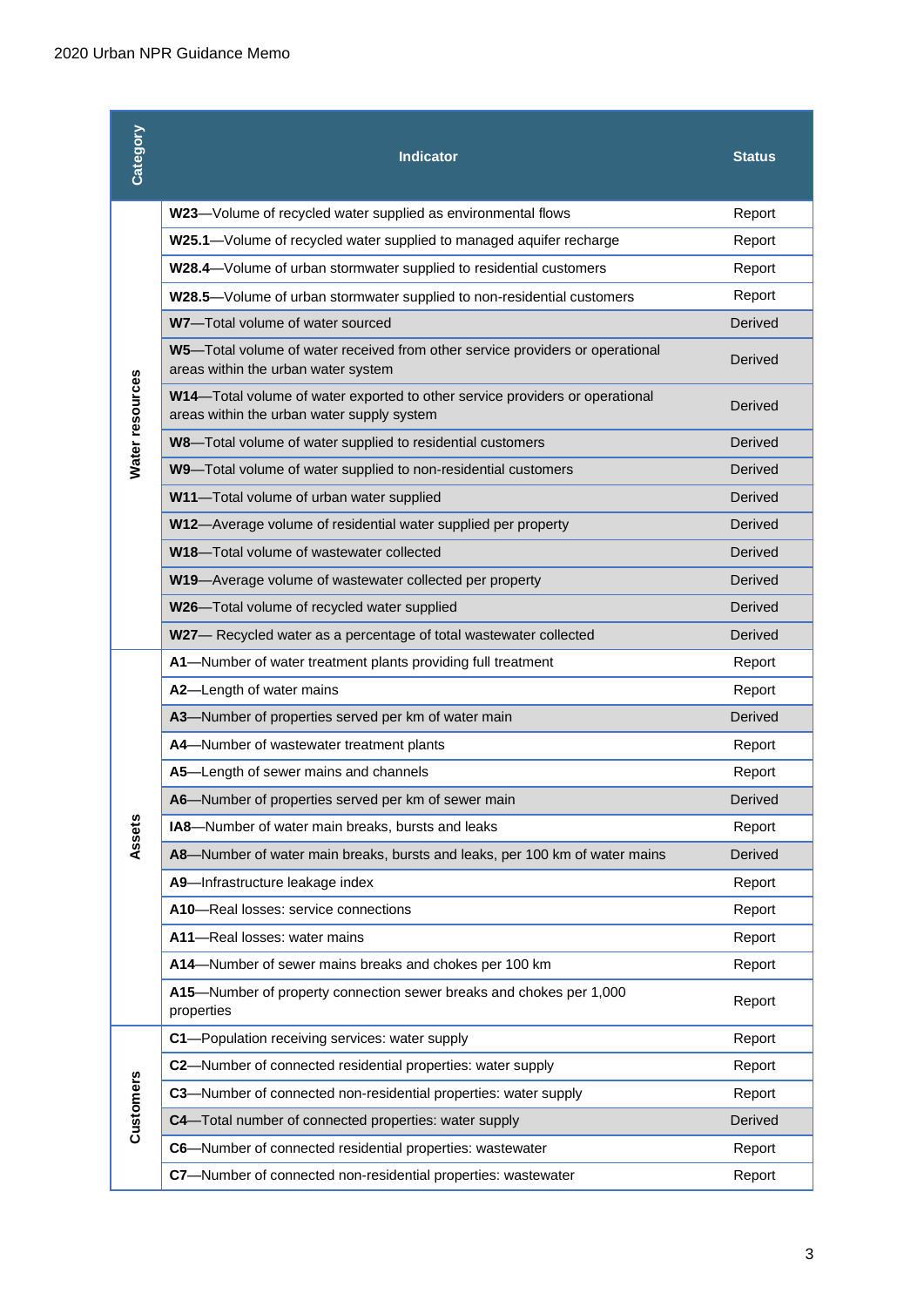| Category    | <b>Indicator</b>                                                                                | <b>Status</b>  |
|-------------|-------------------------------------------------------------------------------------------------|----------------|
|             | C8-Total number of connected properties: wastewater                                             | Derived        |
|             | IC9-Number of water quality complaints: water supply                                            | Report         |
|             | C9-Number of water quality complaints per 1,000 properties: water supply                        | Derived        |
|             | IC10-Number of water service complaints                                                         | Report         |
|             | C10-Number of water service complaints per 1,000 properties                                     | Derived        |
|             | IC11-Number of sewerage service complaints                                                      | Report         |
|             | C11-Number of sewerage service complaints per 1,000 properties                                  | Derived        |
|             | IC12-Number of billing and account complaints: water supply and sewerage                        | Report         |
|             | C12-Number of billing and account complaints per 1,000 properties: water supply<br>and sewerage | Derived        |
|             | IC13-Number of water and sewerage complaints                                                    | Report         |
| Customers   | C13-Number of water and sewerage complaints per 1,000 properties                                | Derived        |
|             | C14-Percentage of calls answered by an operator within 30 seconds                               | Report         |
|             | C15-Average duration of an unplanned interruption: water supply                                 | Report         |
|             | IC17-Number of unplanned interruptions: water supply                                            | Report         |
|             | C17-Number of unplanned interruptions per 1,000 properties                                      | Derived        |
|             | IC18-Number of restrictions for non-payment of water bills                                      | Report         |
|             | C18-Number of restrictions for non-payment of water bills per 1,000 properties                  | Derived        |
|             | IC19-Number of legal actions taken for non-payment of water bills                               | Report         |
|             | C19-Number of legal actions taken for non-payment of water bills per 1000<br>properties         | Derived        |
|             | IE1-Volume of wastewater treated to a primary level                                             | Report         |
|             | E1-Percentage of wastewater treated to a primary level                                          | <b>Derived</b> |
|             | IE2-Volume of wastewater treated to a secondary level                                           | Report         |
|             | E2-Percentage of wastewater treated to a secondary level                                        | Derived        |
|             | <b>IE3</b> -Volume of wastewater treated to a tertiary level                                    | Report         |
|             | <b>E3</b> -Percentage of wastewater treated to a tertiary level                                 | Derived        |
| Environment | E8-Percentage of biosolids reused                                                               | Report         |
|             | IE9-Net greenhouse gas emissions: water supply                                                  | Report         |
|             | E9-Net greenhouse gas emissions per 1,000 properties: water supply                              | Derived        |
|             | E9.1-Net greenhouse gas emissions per ML: water supply-bulk utility                             | Derived        |
|             | IE10-Net greenhouse gas emissions: wastewater                                                   | Report         |
|             | E10-Net greenhouse gas emissions per 1,000 properties: wastewater                               | Derived        |
|             | E10.1-Net greenhouse gas emissions per ML: wastewater-bulk utility                              | Derived        |
|             | IE11-Net greenhouse gas emissions: other                                                        | Report         |
|             | E11-Net greenhouse gas emissions per 1,000 properties: other                                    | Derived        |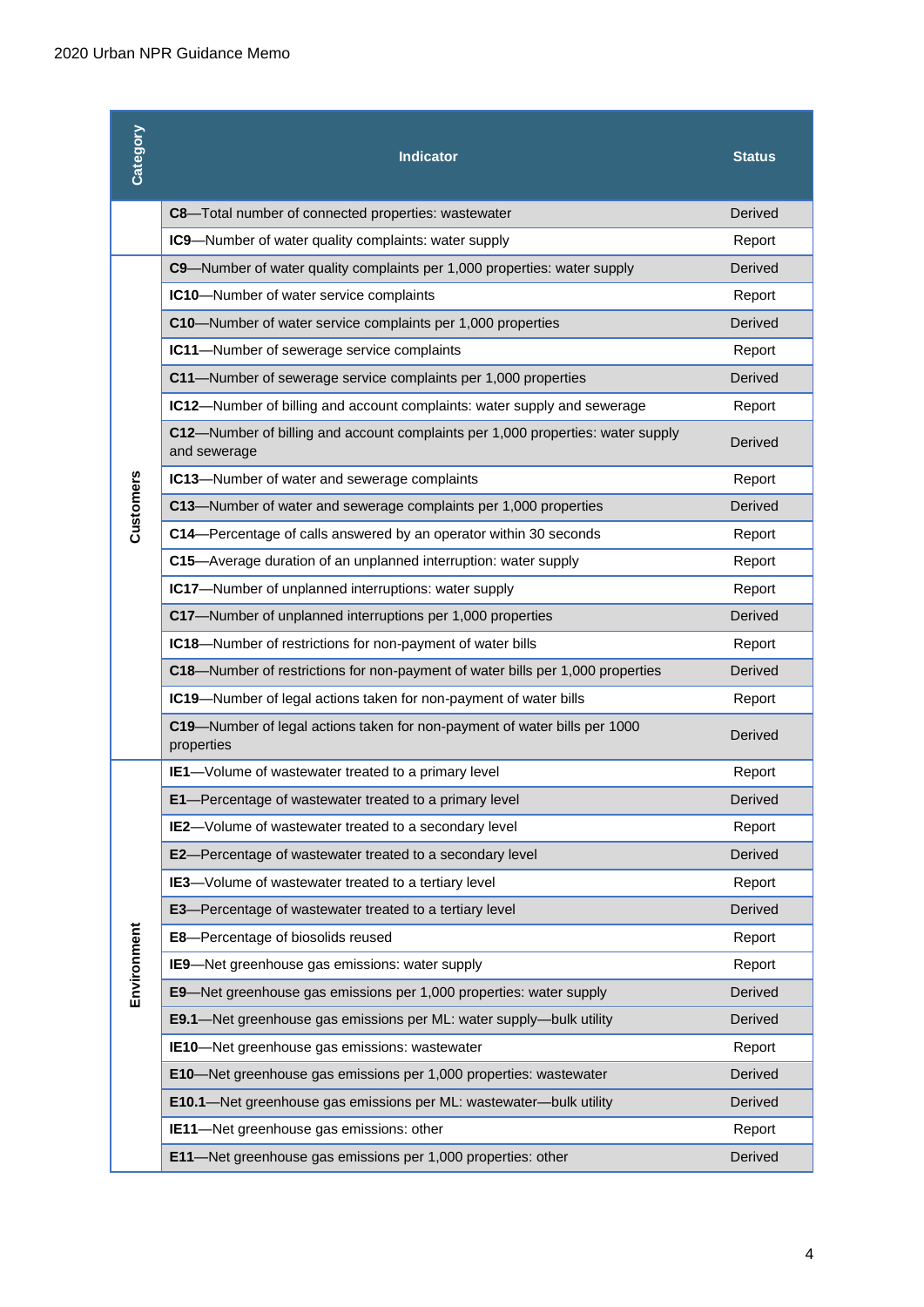| Category | <b>Indicator</b>                                                       | Status  |
|----------|------------------------------------------------------------------------|---------|
|          | E11.1-Net greenhouse gas emissions per ML: other-bulk utility          | Derived |
|          | IE12-Total net greenhouse gas emissions                                | Derived |
|          | E12-Total net greenhouse gas emissions per 1,000 properties            | Derived |
|          | E12.1-Total net greenhouse gas emissions per ML: bulk utility          | Derived |
|          | P1-Tariff structure: water supply                                      | Report  |
|          | P1.2-Fixed charge: water supply                                        | Report  |
|          | P1.3- P1.7-Usage charge: step 1 to 5                                   | Report  |
|          | P1.3a- P1.7a Upper bound of usage: step 1 to 5                         | Report  |
|          | P1.12-Special levies: water supply                                     | Report  |
|          | P1.13-Income from special levies retained by the utility: water supply | Report  |
|          | P2-Annual residential bill based on 200 kL per annum: water supply     | Report  |
|          | P3-Typical residential bill: water supply                              | Report  |
| Pricing  | P4-Tariff structure: wastewater                                        | Report  |
|          | P4.1-Fixed charge: wastewater                                          | Report  |
|          | P4.2-Usage charge: wastewater                                          | Report  |
|          | P4.3-Special levies: wastewater                                        | Report  |
|          | P4.4-Income from special levies retained by the utility: wastewater    | Report  |
|          | P5-Annual residential bill based on 200 kL per annum: wastewater       | Report  |
|          | P6-Typical residential bill: wastewater                                | Report  |
|          | P7-Total annual residential bill based on 200 kL per annum             | Derived |
|          | P8-Total typical residential bill                                      | Derived |
|          | F1-Total revenue: water supply                                         | Report  |
|          | F2-Total revenue: wastewater                                           | Report  |
|          | F3-Total income for the utility                                        | Report  |
|          | F4-Percentage of residential revenue from usage charges: water supply  | Report  |
|          | F5-Revenue per property: water supply                                  | Derived |
|          | F5.1-Revenue per ML: water supply-bulk utility                         | Derived |
|          | F6-Revenue per property: wastewater                                    | Derived |
| Finance  | F6.1-Revenue per ML: wastewater-bulk utility                           | Derived |
|          | F7-Total income per property                                           | Derived |
|          | F7.1-Total income per ML: bulk utility                                 | Derived |
|          | F8- Community service obligations ratio                                | Derived |
|          | F9-Written-down replacement cost of fixed water supply assets          | Report  |
|          | F10-Written-down replacement cost of fixed wastewater assets           | Report  |
|          | IF11-Operating cost: water supply                                      | Report  |
|          | F11-Operating cost per property: water supply                          | Derived |